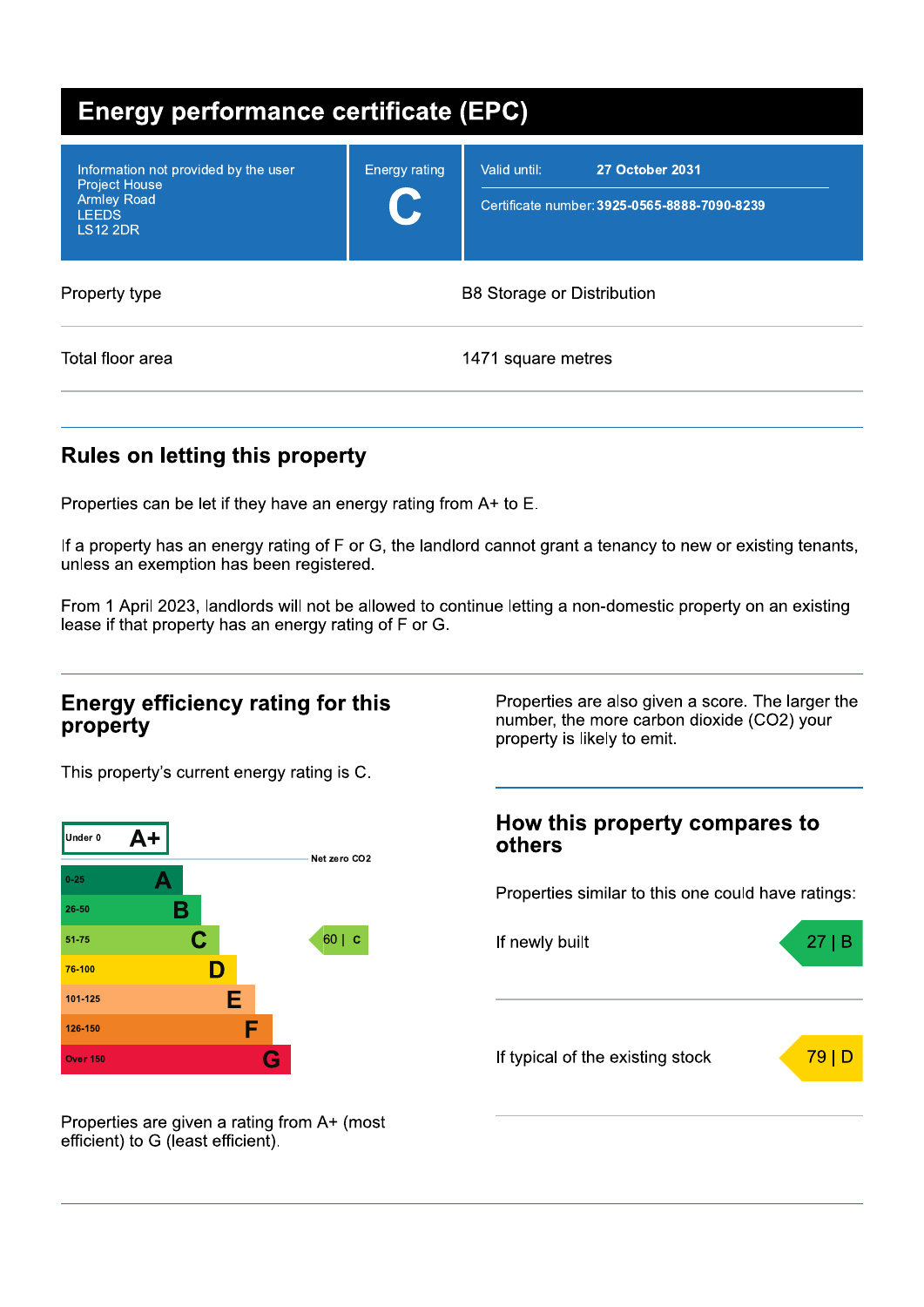# Breakdown of this property's energy performance

| Main heating fuel                          | <b>Natural Gas</b>              |
|--------------------------------------------|---------------------------------|
| <b>Building environment</b>                | Heating and Natural Ventilation |
| Assessment level                           | 3                               |
| Building emission rate (kgCO2/m2 per year) | 41.14                           |
| Primary energy use (kWh/m2 per year)       | 240                             |
|                                            |                                 |

## **Recommendation report**

Guidance on improving the energy performance of this property can be found in the recommendation report (/energy-certificate/0109-3183-6359-9498-1310).